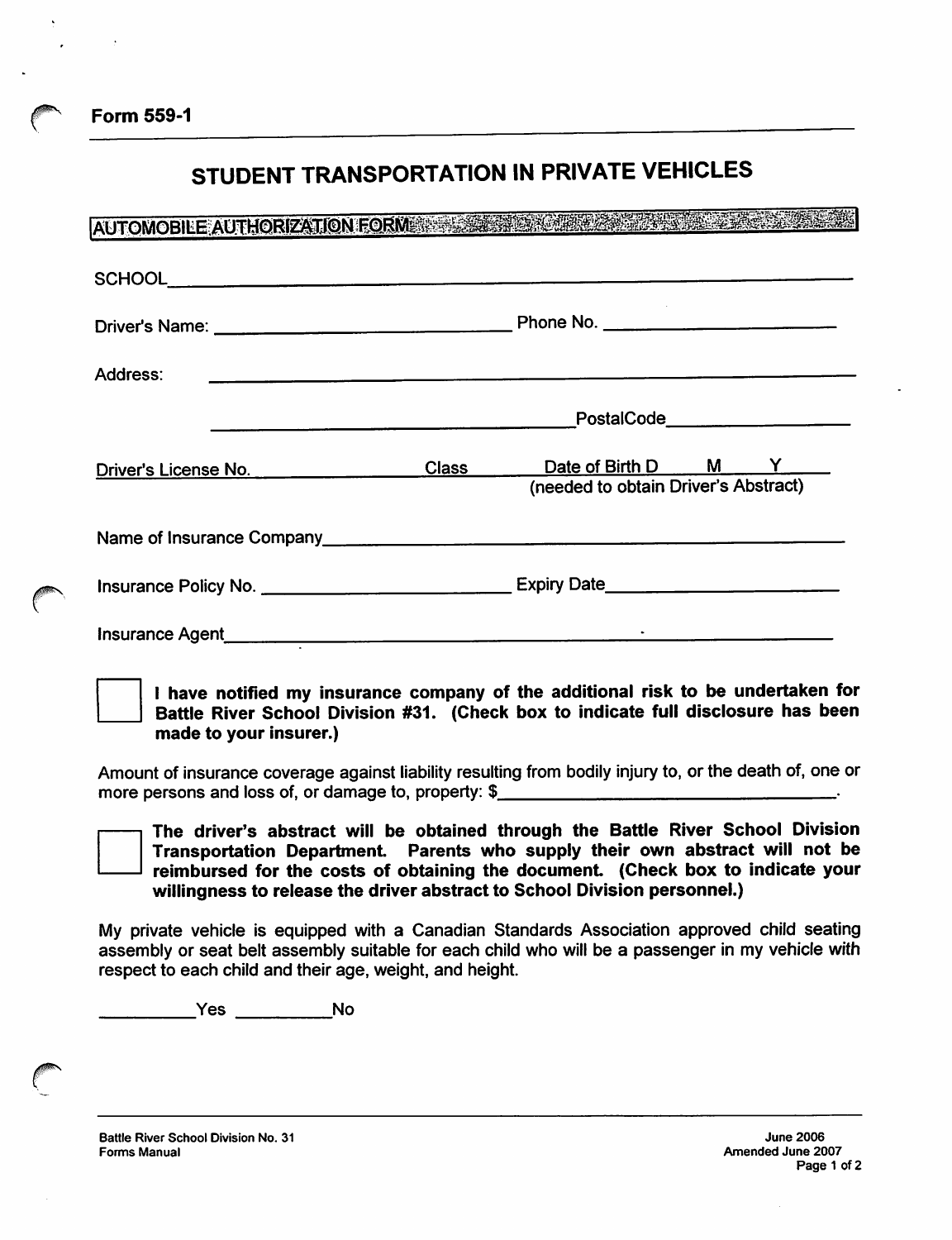My private vehicle is equipped with a Canadian Standards Association approved seat belt assembly suitable for each adult who will be a passenger in my vehicle.

\_\_\_\_\_\_\_\_\_\_\_\_\_\_\_\_\_\_\_\_\_\_\_\_\_\_\_\_\_\_\_\_\_\_\_No

I, thereby confirm that the information is the information of the information of the information of the information contained in this form and any attachments hereto, is truthful in all respects and that Ihave not in any way misrepresented or failed to provide any information reasonably pertinent to the Division's decision regarding the transportation of students, staff, and/or volunteers in my private vehicle.

Signature of Driver Date Signed

Signature of Owner Date Signed

**Principal Authorization** Date Signed

*All personal information is collected underthe authority of section 33(c) of the Freedom of Information and Protection of Privacy Act. It will be used in the administration of student transportation policies, including eligibility to transport students in private vehicles. It is protected by the privacy provisions of the Freedom ofInformation and Protection of Privacy Act. If you have any questions about the collection, please contact the Deputy Superintendent of Schools at 780.672.6131.*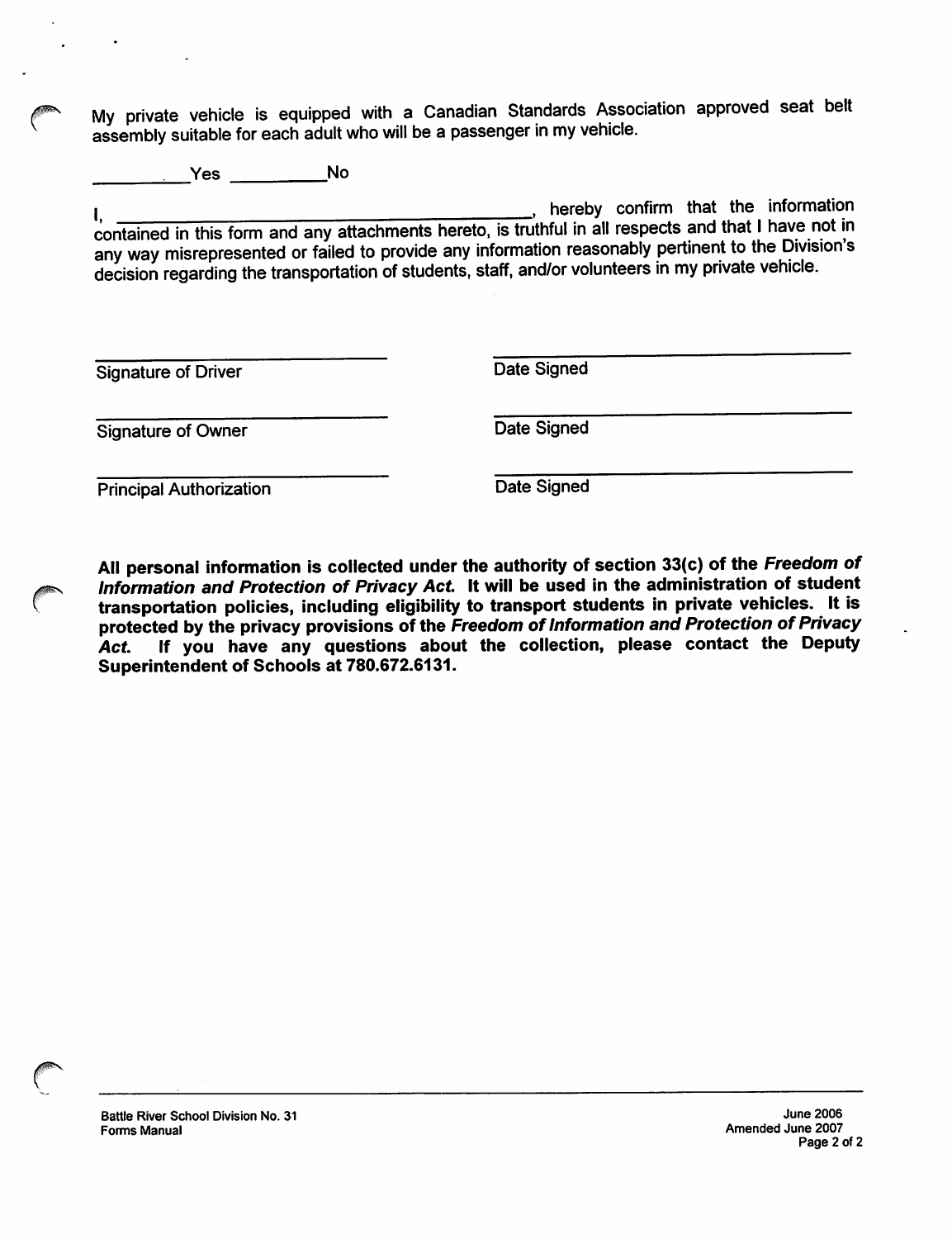*Form 560-1*

## *DRIVER LETTER OF UNDERSTANDING*

This is to acknowledge that I have been advised of the following with respect to transportation of pupil(s) in my private vehicle.

- Proof of Insurance must be filed with the Director of Transportation. Such insurance must include at least \$1,000,000 of liability coverage. The insurer must be advised that a student will be transported.
- A photocopy of a valid driver's license must be filed with the Director of Transportation.
- A current driver's abstract must be filed with the Director of Transportation annually.
- Students riding in private vehicles must be belted in with a seat belt at all times. If a student is under 18 kg and under the age of 6 years, such child must be transported using a properly installed child restraint seat.
- No student under the age of 12 years shall be transported in the front seat of a vehicle equipped with airbags.
- Reimbursement for mileage will be in accordance with Battle River Regional School Board policy.

Driver's Signature Witness

**Date**